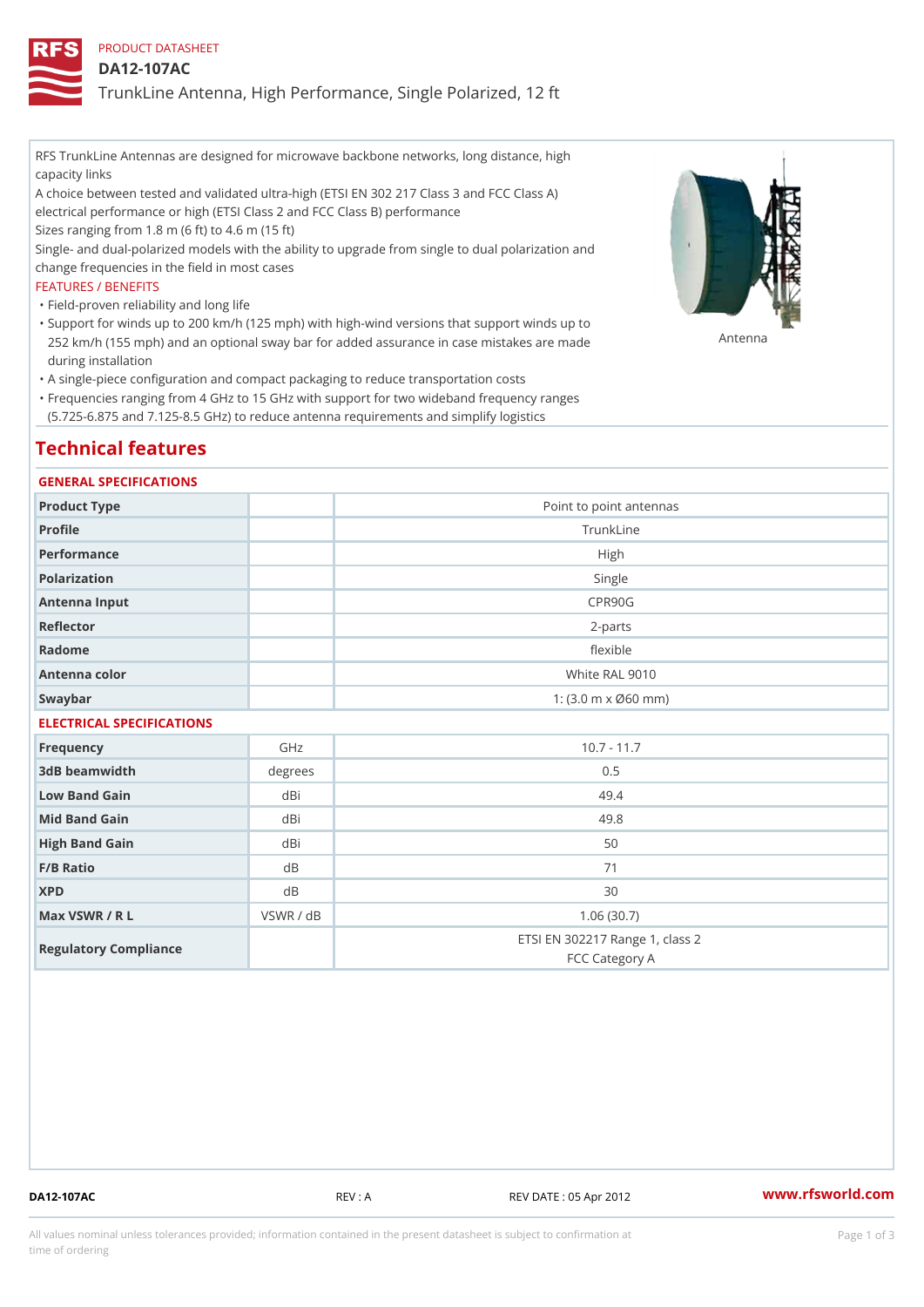# PRODUCT DATASHEET

## DA12-107AC

TrunkLine Antenna, High Performance, Single Polarized, 12 ft

| MECHANICAL SPECIFICATIONS                                          |                        |              |                                                                           |  |  |
|--------------------------------------------------------------------|------------------------|--------------|---------------------------------------------------------------------------|--|--|
| Diameter                                                           |                        | ft $(m)$     | 12(3.7)                                                                   |  |  |
| Elevation Adjustment                                               |                        | degree:      | ± 5                                                                       |  |  |
| Azimuth Adjustment                                                 |                        | degrees      | ± 5                                                                       |  |  |
| Polarization Adjustment                                            |                        | degree       | ± 5                                                                       |  |  |
| Mounting Pipe Diameter<br>minimum                                  |                        | $mm$ (in)    | 114(4.5)                                                                  |  |  |
| Mounting Pipe Diameter<br>maximum                                  |                        | $mm$ (in)    | 114(4.5)                                                                  |  |  |
| Approximate Weight                                                 |                        | kg (lb)      | 420 (924)                                                                 |  |  |
| Survival Windspeed                                                 |                        | $km/h$ (mph) | 200 (125)                                                                 |  |  |
| Operational Windspeed                                              |                        | $km/h$ (mph) | 190 (118)                                                                 |  |  |
| <b>STRUCTURE</b>                                                   |                        |              |                                                                           |  |  |
| Radome Material                                                    |                        |              | PVC coated fabric                                                         |  |  |
| FURTHER ACCESSORIES                                                |                        |              |                                                                           |  |  |
| optional Swaybar                                                   |                        |              | 1: SMA-SK-60-3000A (3.0 m x Ø60 mm)                                       |  |  |
| Further Accessories                                                |                        |              | SMA-WK-12 : Wind Kit<br>SMA-SKO-UNIVERSAL-L : Universal sway bar fixation |  |  |
| MOUNTOUTLINE                                                       |                        |              |                                                                           |  |  |
| $Dimension_A$                                                      | m <sub>m</sub><br>(in) |              | 3800 (150)                                                                |  |  |
| $Dimension_B$                                                      | m m<br>(in)            |              | 1880()                                                                    |  |  |
| $Dimension_C$                                                      | m m<br>(in             |              | 670 (26.5)                                                                |  |  |
| $Dim_D - D -$<br>$114$ m m (4.5 _ ir ) $\sqrt{$ im $\cdot$ $\cdot$ | m m                    |              | 190(7.5)                                                                  |  |  |
|                                                                    |                        |              |                                                                           |  |  |

Dimension\_F m<sub>m</sub> (in) 1580 (62.5)

mm (in)

Dimension\_E

370 (14.57)

DA12-107AC REV : A REV DATE : 05 Apr 2012 [www.](https://www.rfsworld.com)rfsworld.com